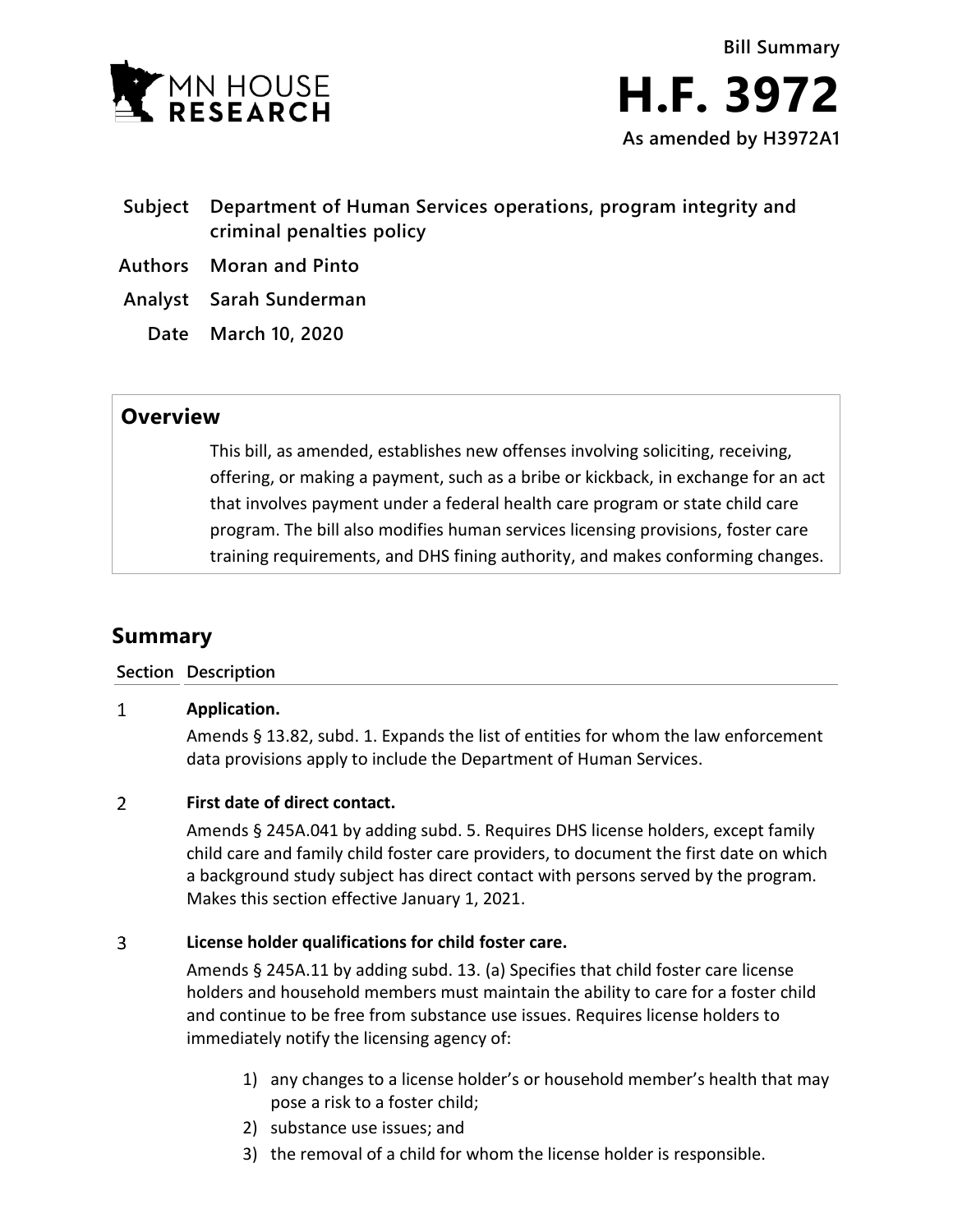(b) Allows the licensing agency to request that the license holder or household member undergo an evaluation by a relevant specialist.

Makes this section effective January 1, 2021.

#### $\overline{4}$ **Child passenger restraint systems; training requirement.**

Amends § 245A.18, subd. 2. Removes language relating to training variances for emergency relative placements (moved to different section); makes this section effective January 1, 2021.

#### 5 **Family child foster care training requirements.**

Proposes coding for § 245A.70. Consolidates foster care training requirements into a single section.

**Subd. 1. Applicability.** Specifies that the section applies to licensed family child foster care programs in the license-holder's residence; defines "foster parent."

**Subd. 2. Orientation.** Specifies requirements for pre-licensing orientation training for foster parents.

**Subd. 3. Mental health training.** Specifies requirements for two hours of prelicensing mental health training for foster parents.

**Subd. 4. Child passenger restraint systems.** Specifies motor vehicle child passenger restraint systems training requirements for foster parents and caregivers.

**Subd. 5. Training about the risk of sudden unexpected infant death and abusive head trauma.** Specifies requirements for one hour of training on sudden unexpected infant death and abusive head trauma for foster parents and caregivers.

**Subd. 6. Training on use of medical equipment.** Specifies requirements for training on the operation of a child's medical equipment for foster parents and caregivers, if applicable.

**Subd. 7. Fetal alcohol spectrum disorders training.** Specifies annual requirement for training on fetal alcohol spectrum disorders for foster parents and caregivers.

**Subd. 8. Ongoing training.** Specifies ongoing training requirements for foster parents and caregivers.

**Subd. 9. Documentation of training.** Specifies foster care training documentation requirements for licensing agencies.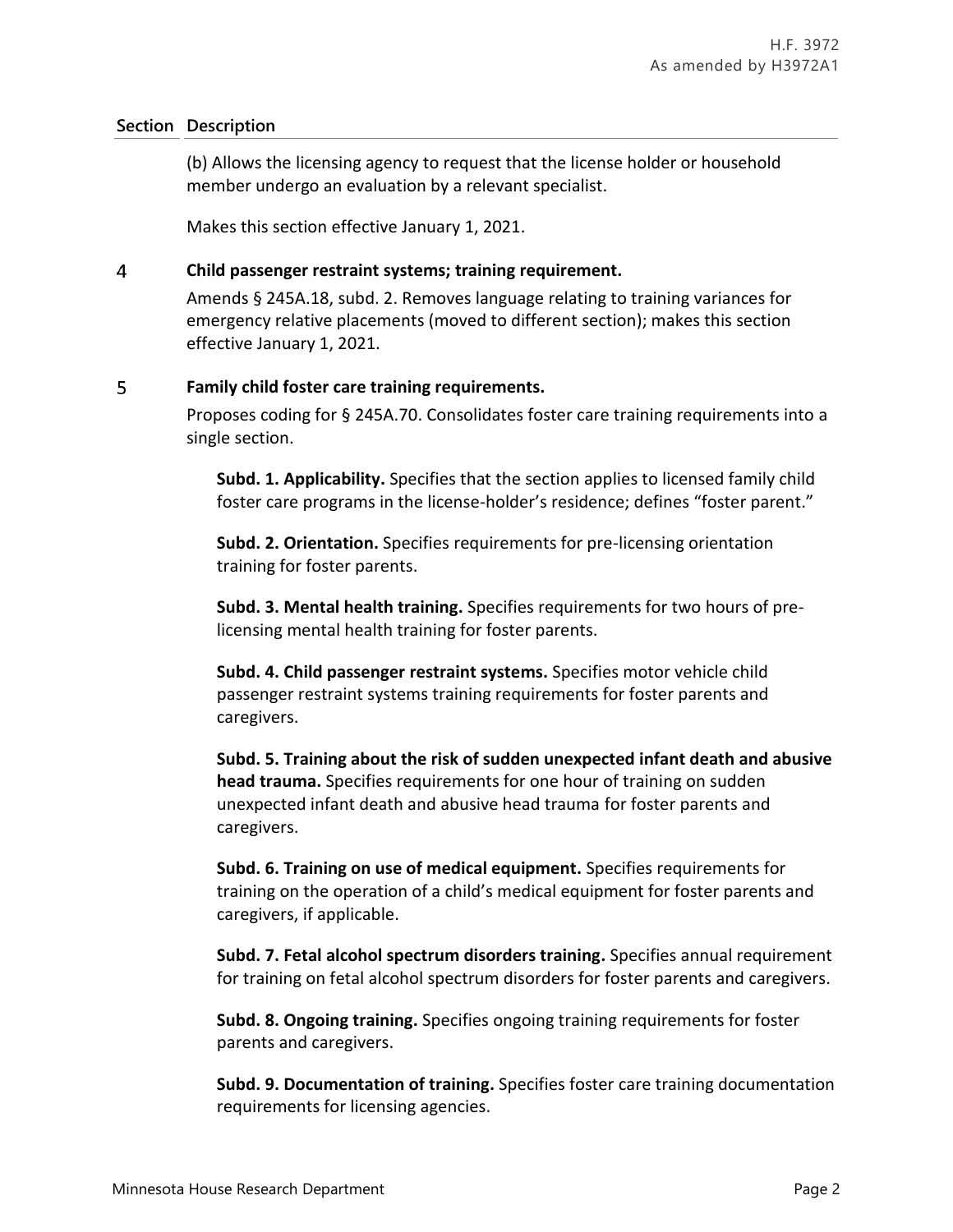Makes this section effective January 1, 2021.

#### 6 **Foster residence setting staff training requirements.**

Proposes coding for § 245A.75. Consolidates foster residence setting staff training requirements into a single section.

**Subd. 1. Applicability.** Defines "foster residence setting" for purposes of this section.

**Subd. 2. Orientation.** Specifies training for foster residence setting staff required before unsupervised contact with a foster child.

**Subd. 3. Mental health training.** Specifies requirements for mental health training for foster residence setting staff.

**Subd. 4. Child passenger restraint systems.** Specifies motor vehicle child passenger restraint systems training requirements for license holders, staff persons, or caregivers.

**Subd. 5. Training about the risk of sudden unexpected infant death and abusive head trauma.** Specifies requirements for one hour of training on sudden unexpected infant death and abusive head trauma for certain foster residence setting staff persons.

**Subd. 6. Training on use of medical equipment.** Specifies requirements for training on the operation of a child's medical equipment for foster residence setting license holders or staff, if applicable.

**Subd. 7. Fetal alcohol spectrum disorders training.** Specifies annual requirement for training on fetal alcohol spectrum disorders for foster residence setting staff.

**Subd. 8. Prudent parenting standards training.** Specifies requirement for at least one on-site staff person to be trained on reasonable and prudent parenting standards.

**Subd. 9. Annual training plan and hours.** Requires license holders to develop an annual training plan for staff and volunteers; specifies additional requirements for training.

**Subd. 10. Documentation of training.** Specifies staff and volunteer training documentation requirements for license holders.

Makes this section effective January 1, 2021.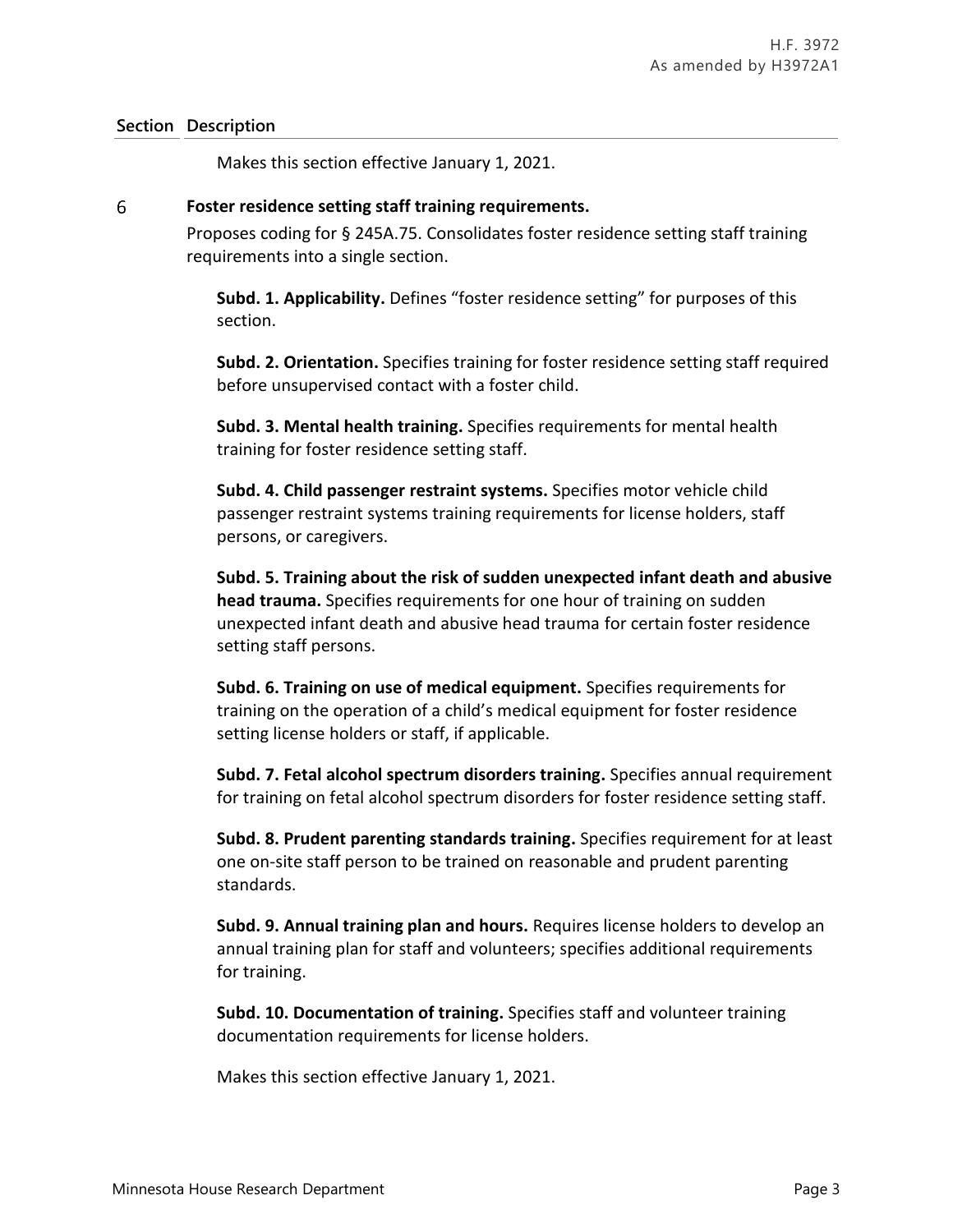#### $\overline{7}$ **15-year disqualification.**

Amends § 245C.15, subd. 2. Adds a felony violation of the new crimes created in section 14 to the list of offenses that trigger a 15-year disqualification under a human services background study for a position that allows direct contact with persons receiving services from an entity identified in section 245C.03. Makes this section effective August 1, 2020.

#### 8 **Ten-year disqualification.**

Amends § 245C.15, subd. 3. Adds a gross misdemeanor violation of the new crimes created in section 14 to the list of offenses that trigger a ten-year disqualification under a human services background study for a position that allows direct contact with persons receiving services from an entity identified in section 245C.03. Makes this section effective August 1, 2020.

#### 9 **Seven-year disqualification.**

Amends § 245C.15, subd. 4. Adds a misdemeanor violation of the new crimes created in section 14 to the list of offenses that trigger a seven-year disqualification under a human services background study for a position that allows direct contact with persons receiving services from an entity identified in section 245C.03. Makes this section effective August 1, 2020.

#### 10 **Financial misconduct or misconduct.**

Amends § 245E.01, subd. 8. Adds a violation of the new crimes created in section 14 to the definition of "financial misconduct" or "misconduct." Under chapter 245E, financial misconduct or misconduct can result in sanctions including, but not limited to, referral for criminal prosecution, monetary recovery, and suspending or terminating payments to a provider. Makes this section effective August 1, 2020.

#### 11 **Grounds for sanctions against vendors.**

Amends § 256B.064, subd. 1a. Adds the establishment of probable cause to believe that a person or entity violated the new crimes created in section 14 to the list of actions that can trigger sanctions against a vendor of medical care. Sanctions can include the imposition of a fine, suspension or withholding of payments, or termination from the program. Makes this section effective August 1, 2020.

#### 12 **Imposition of monetary recovery and sanctions.**

Amends § 256B.064, subd. 2. Adds cross-references to chapters 254B and 245G, to allow DHS to expand fining authority for violations of substance use disorder treatment statutes and regulations.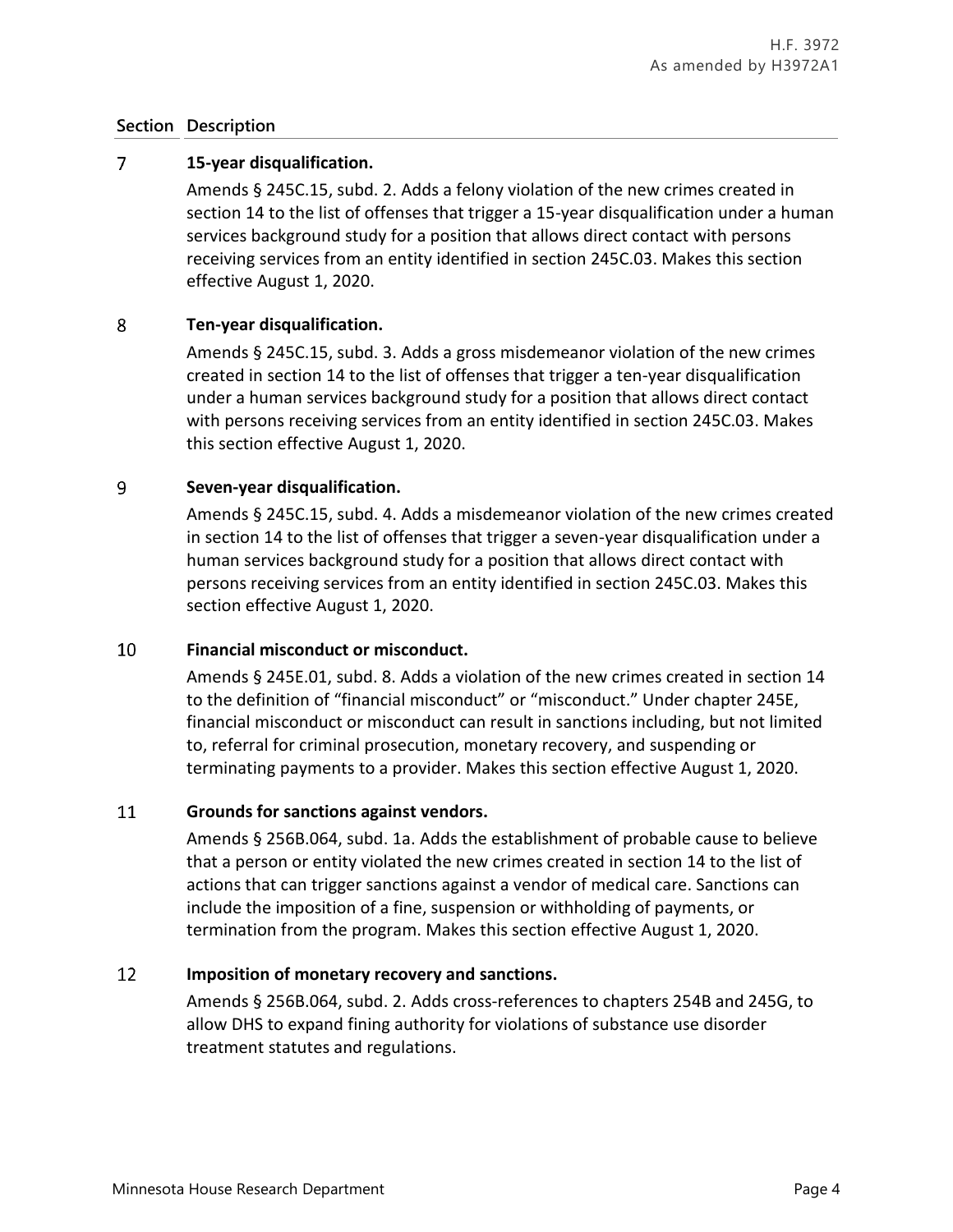#### 13 **Legal representation.**

Amends § 256B.12. Permits the attorney general, in addition to a county attorney, to institute criminal or civil actions regarding alleged violations of the new crimes created in section 14. Makes this section effective August 1, 2020.

#### 14 **Human services programs crimes.**

Proposes coding for § 609.542.

**Subd. 1. Definitions.** Defines "federal health care program" and "remuneration" consistent with the definitions in federal law located in United States Code, title 42, section 1320a.

**Subd. 2. Illegal remunerations for medical assistance.** Establishes new criminal offenses for soliciting, receiving, offering, or paying anything of value, including a kickback or bribe, in exchange for: (1) referring an individual to receive an item or service for which payment is made under a federal health care program; or (2) purchasing, leasing, ordering, or arranging for a good, service, or item for which payment is made in whole or in part under a federal health care program. Excludes remuneration and payment practices exempted under federal law.

**Subd. 3. Illegal remunerations in the child care assistance program.** Establishes new criminal offenses for soliciting, receiving, offering, or paying anything of value, including a kickback or bribe, in exchange for: (1) referring an individual to receive an item or service for which payment is made under chapter 119B (child care programs); or (2) purchasing, leasing, ordering, or arranging for a good, service, or item for which payment is made in whole or in part under chapter 119B (child care programs). Excludes payments made by an employer to an employee for providing covered items or services under chapter 119B while the person is acting in the course and scope of employment, and marketing or promotional offerings that directly benefit an eligible individual's child for whom the child care provider is providing services.

**Subd. 4. Penalties for solicitation of a kickback.** Provides that a person convicted of violating subdivision 2 or 3 may be sentenced pursuant to a violation of the theft statute, section 609.52. Defines the term "value" for purposes of sentencing to include the amount of money solicited or received, or the amount of public funds expended. Penalties under section 609.52 include misdemeanors, gross misdemeanors, and felonies depending on the value associated with the violation. Consistent with existing law regarding theft, permits the value of all violations committed in a six-month period to be aggregated and permits prosecution of violations that occurred in multiple counties to be combined into a prosecution in a single county.